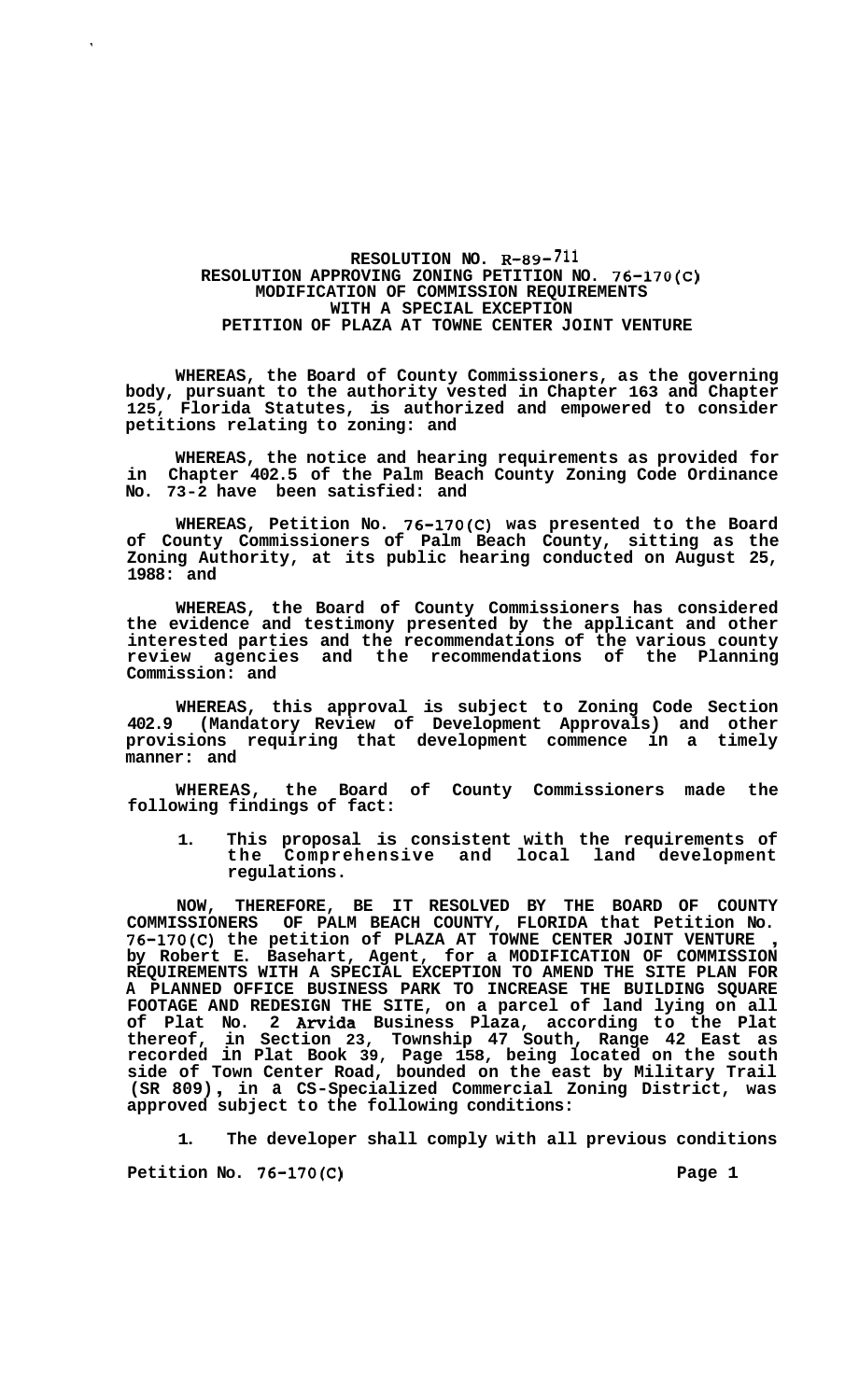**of approval, unless expressly modified herein.** 

- **Condition No. 4 of Zoning Petition No. 76-170(A) which presently states: 2.** 
	- **"4. Tract 3 shall remain undeveloped and shall remain part of this development since its gross acreage is used in calculating the lot area ratio."**

**Is hereby deleted.** 

- **3. Condition No. 5 of Zoning Petition No. 76-170(A) which presently states:** 
	- **"5. Prior to site plan certification, the property owner shall record a Unity of Title for Tracts 1**  and 3.<sup> $\blacksquare$ </sup>

**Is hereby deleted.** 

- **6. Affidavit of notification of Wellf ield Protection Ordinance restrictions shall be executed prior to approval. An analysis of development plans shall also be conducted by the petitioner indicating:** 
	- **a. Locations and types of businesses proposed;**
	- **b. Wellfield zones; and**
	- **c. Measures to be utilized to comply with Wellfield Protection Ordinance.**
- **7. Sewer service is available to the property. Therefore, no septic tank shall be permitted on the site.**
- **a. Water service is available to the property. Therefore, no well shall be permitted on the site to provide potable water.**
- **9. Condition No. 14 of Zoning Petition No. 76-170(A) which presently states:** 
	- **Il14. The developer shall pay a Fair Share Fee in the amount and manner required by the "Fair Share Contribution for Road Improvements" as it presently exists or as it may be from time to time be amended. The Fair Share Fee for this project presently is \$59,045.00 (2,204 trips x \$26.79 per trip.**

**Is hereby deleted.** 

**10. The property owner shall pay a Fair Share Fee in the amount and manner required by the "Fair Share Contribution for Road Improvements Ordinancen as it** 

Petition No. 76-170(C) **Page 2 Page 2**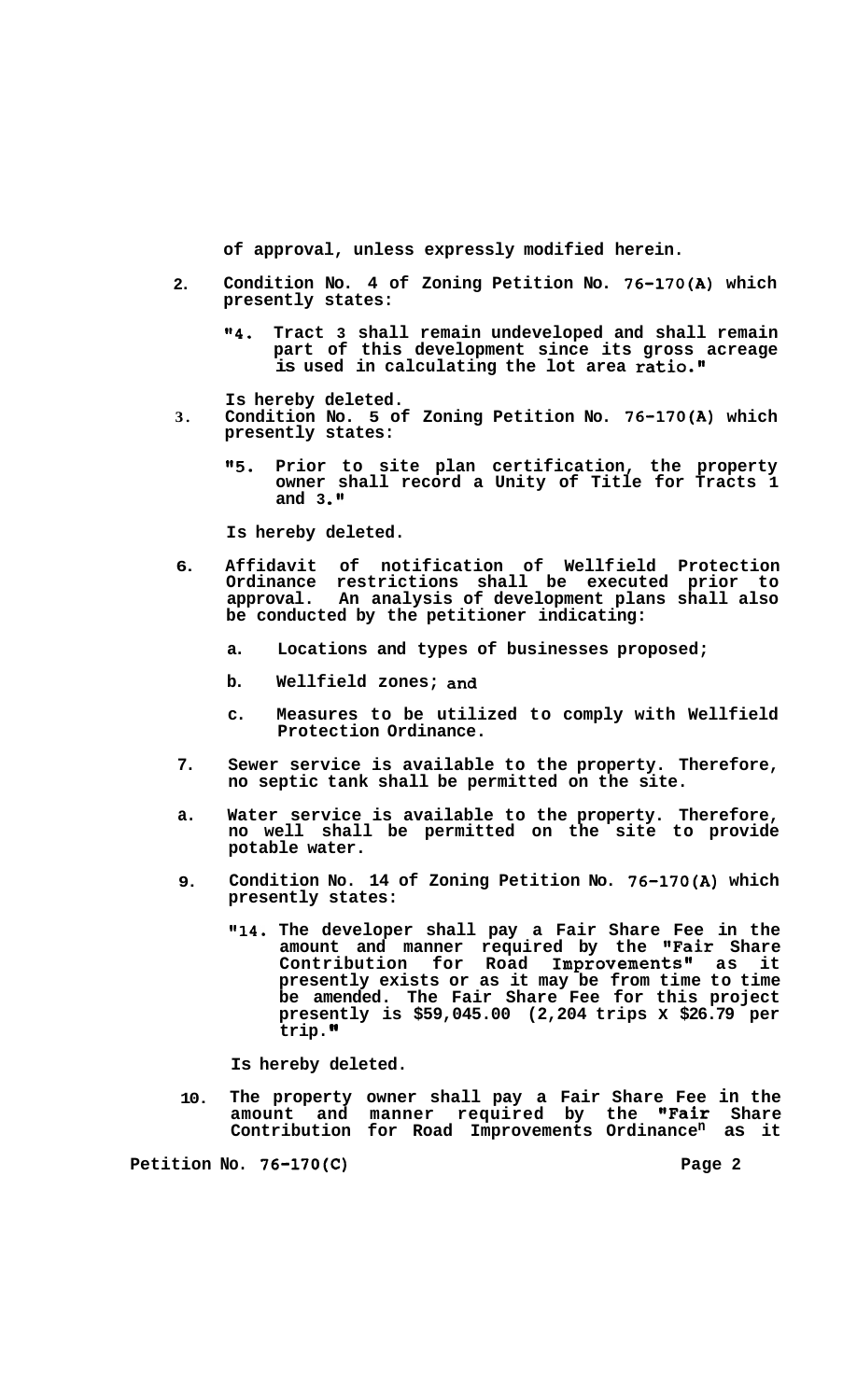**presently exists or as it may from time to time be amended.** 

- **11. Prior to site plan certification, the petitioner shall record Unity of Control documents, covering the entire site, subject to approval by the County Attorney.**
- **12. Petitioner shall abandon the existing plat of record and replat the existing site.**
- **13. Petitioner shall incorporate into the new plat a thirty (30) foot access easement from Military Trail to Town Center Road.**
- **14. The parking garage shall not exceed six (6) stories in height.**
- **15. The petitioner shall make application to the Board of Adjustment to reduce the parking requirement for Tract 1 (the general off ice building) from 5 parking spaces per 1,000 square feet of leasable floor area to 4 parking spaces per 1,000 square feet. If the parking requirement reduction is granted, the petitioner shall eliminate the appropriate number of surface parking spaces (approximately 182) and retain such area as an open space preservation area in perpetuity to be generally in conformance with Exhibit No. 69.**
- **16.a The petitioner shall relocate all possible pine trees and scrub oak from areas of Tract 1 to be developed, into the preservation area and shall eradicate prohibited invasive species from those preservation areas.**
- **16.b The areas of existing canopy and understory vegetation as shown on Exhibit No. 69 shall be protected and maintained as a natural preserve in perpetuity. The construction of a low-impact nature trail through the preserve and the placement of picnic facilities or seating adjacent to the preserve will be consistent with this objective. These facilities shall be designed to minimize any impacts on the preserve.**
- **16.c All native vegetation that is located in the proposed parking and building pad areas that is transplantable shall be relocated on the site. The relocated vegetation shall be transplanted to the following areas: the previously burned area around the perimeter: vegetation islands at the ends of parking aisles: vegetation areas between parking stalls or rows: areas cleared of exotic vegetation: northern and southern entryways: building perimeter: and other open areas.**

**16.d The transplantion receiving area of the burned portion** 

Petition No. 76-170(C) **Page 3 Page 3** 

 $\label{eq:2} \frac{1}{2}\sum_{i=1}^n\frac{1}{2}\sum_{j=1}^n\frac{1}{2}\sum_{j=1}^n\frac{1}{2}\sum_{j=1}^n\frac{1}{2}\sum_{j=1}^n\frac{1}{2}\sum_{j=1}^n\frac{1}{2}\sum_{j=1}^n\frac{1}{2}\sum_{j=1}^n\frac{1}{2}\sum_{j=1}^n\frac{1}{2}\sum_{j=1}^n\frac{1}{2}\sum_{j=1}^n\frac{1}{2}\sum_{j=1}^n\frac{1}{2}\sum_{j=1}^n\frac{1}{2}\sum_{j=1}^n\frac{$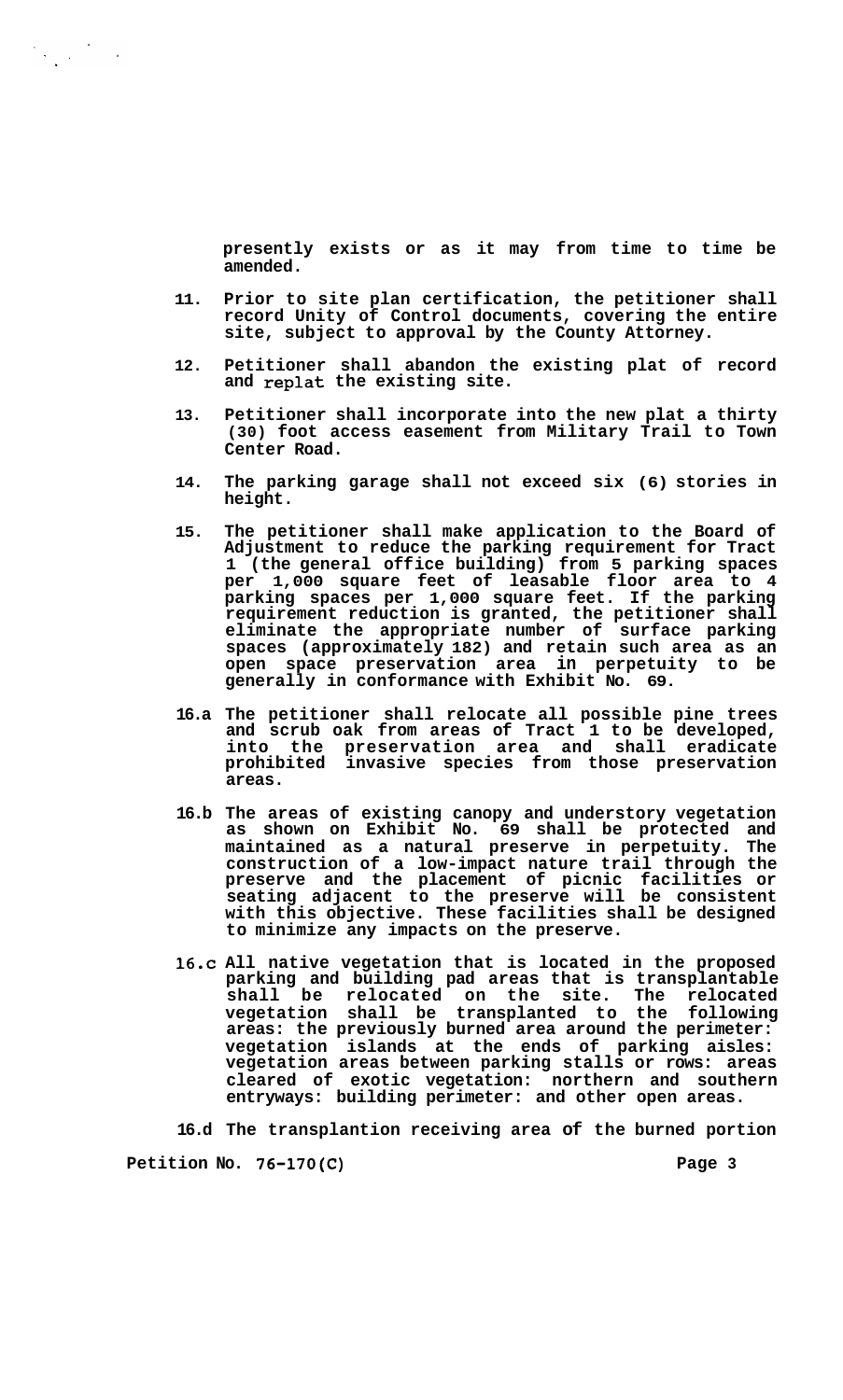**of the site shall be limited to the outer edge of the burned area on Tract 1. This area shall be restored with native vegetation from the site that otherwise would be destroyed. The revegetation is limited to that necessary to provide a visual buffer to the burned areas. The remainder of the burned area to be preserved shall be allowed to naturally revegetate. Construction equipment and other vehicles shall not be permitted to encroach into the burned area.** 

- **16.e All preservation and landscaped areas shall be continually and appropriately maintained to prevent the re-establishment of invasive and prohibited exotic plant species.**
- **16.f Prior to clearing or grubbing of the site, the petitioner shall take appropriate measures to assess if there are species on site listed with the Game and Fresh Water Fish Commission that are endangered, threatened or considered species of special concern. If such species are found, the Game and Fresh Water Fish Commission shall be contacted and the developer shall take appropriate measures to relocate and protect them.**
- **17. The petitioner shall convey to Lake Worth Drainage District the west 2.5 feet of the subject parcel, per the survey submitted for the required right-of-way for the E-3 Canal, by way of an Easement Deed or Quit Claim Deed, within ninety (90) days of adoption of the resolution approving this petition.**
- **18. Failure to comply with the conditions herein may result in the denial or revocation of a building permit; the issuance of a stop work order: the denial of a Certificate of Occupancy on any building or structure; or the denial or revocation of any permit or approval for any developer-owner, commercial-owner, lessee, or user of the subject property. Appeals from such action may be taken to the Palm Beach County Board of Adjustment or as otherwise provided in the Palm Beach County Zoning Code.**

Petition No. 76-170(C) **Page 4 Page 4**